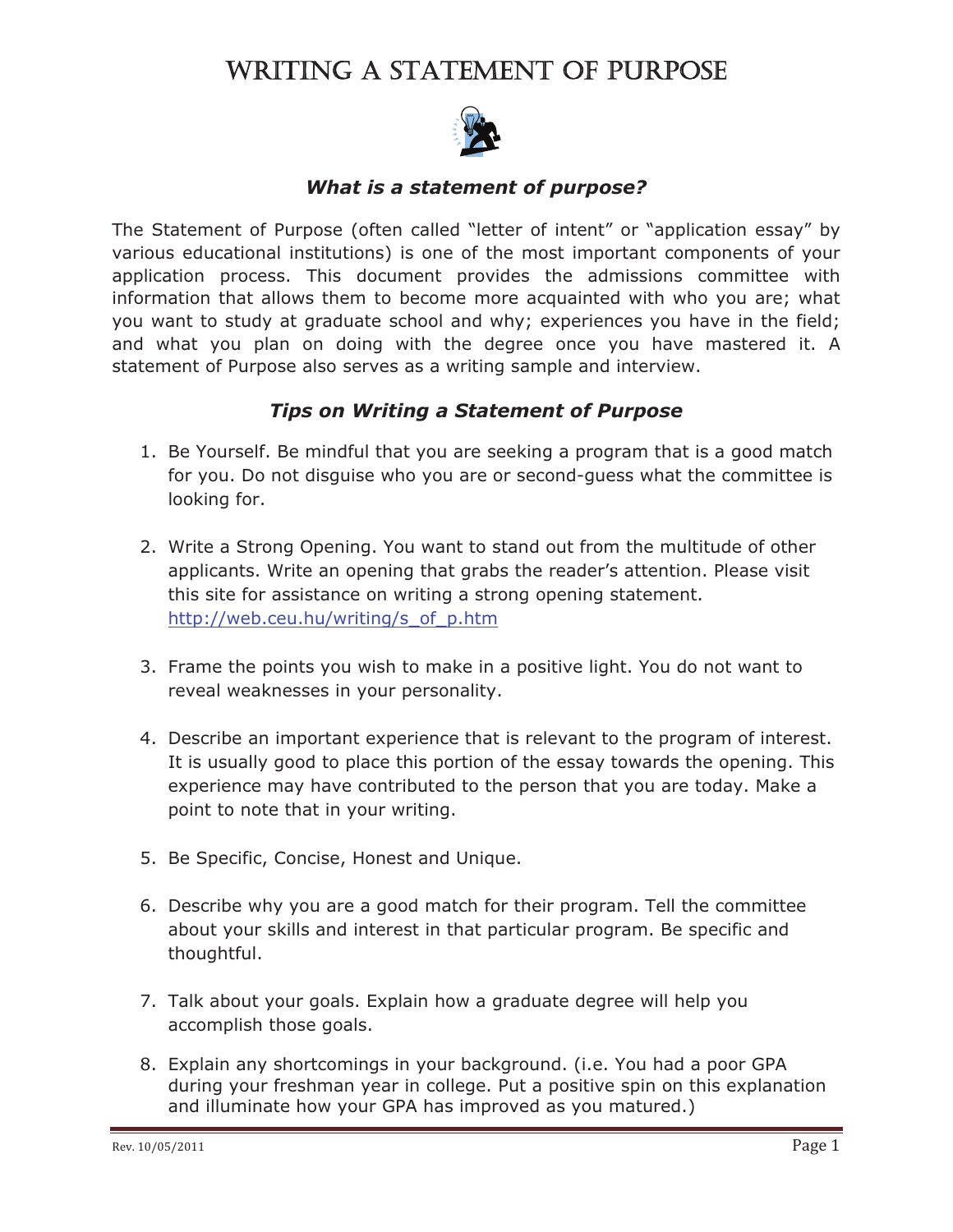

When writing a Statement of Purpose, your thoughts and ideas can become quite overwhelming as you struggle to create an effective essay that captures who you are and why you are applying. The following advice is another friendly measure in helping you write that winning essay:

- Follow the Institution's instructions on how they want the Statement of Purpose to be written.
	- 1. Word Count
	- 2. Number of Pages
	- 3. Format (spacing, margins, font size, etc.)
- Examine samples written by other students who have submitted successful letters of intent. This will help you get a better understanding of the format. Of course, please do not copy their work. Write your own letter of intent. See samples at http://www.essayedge.com/promo/samplework
- Write a first draft. Read the questions again. Make sure that you have effectively answered the questions provided by the institution.
- Ask a professor, counselor or someone that you trust to read your first draft and provide any feedback on its content.
- Once you have received adequate feedback, make the necessary changes to your essay and prepare your final draft. The final draft should contain strong sentence variety and be free of spelling and grammatical errors. Please visit this link for assistance on writing your final draft.

http://www.essayedge.com/graduate/essayadvice/course/

- Make sure that you have established your voice in your final draft. Your tone in the essay should reflect what is special, diverse, unique, or impressive about you.
- Save! Save! Save! Be sure to keep a backup file of your document. A portion of this essay may be useful for writing another letter of intent to another college or university. You definitely do not want to submit the same essay when applying to multiple schools**.**  $\odot$

 If you find that you are still having difficulties completing your Statement of Purpose, do not stress. Take a few days and put this task aside. You will find that other activities will jog your mind and creativity, providing you with ideas and content to incorporate into your paper. A Statement of Purpose requires time and thoughtfulness. You want to sell yourself to the committee and in order to do that you need to put your best foot forward. Be honest. Most importantly, be yourself.